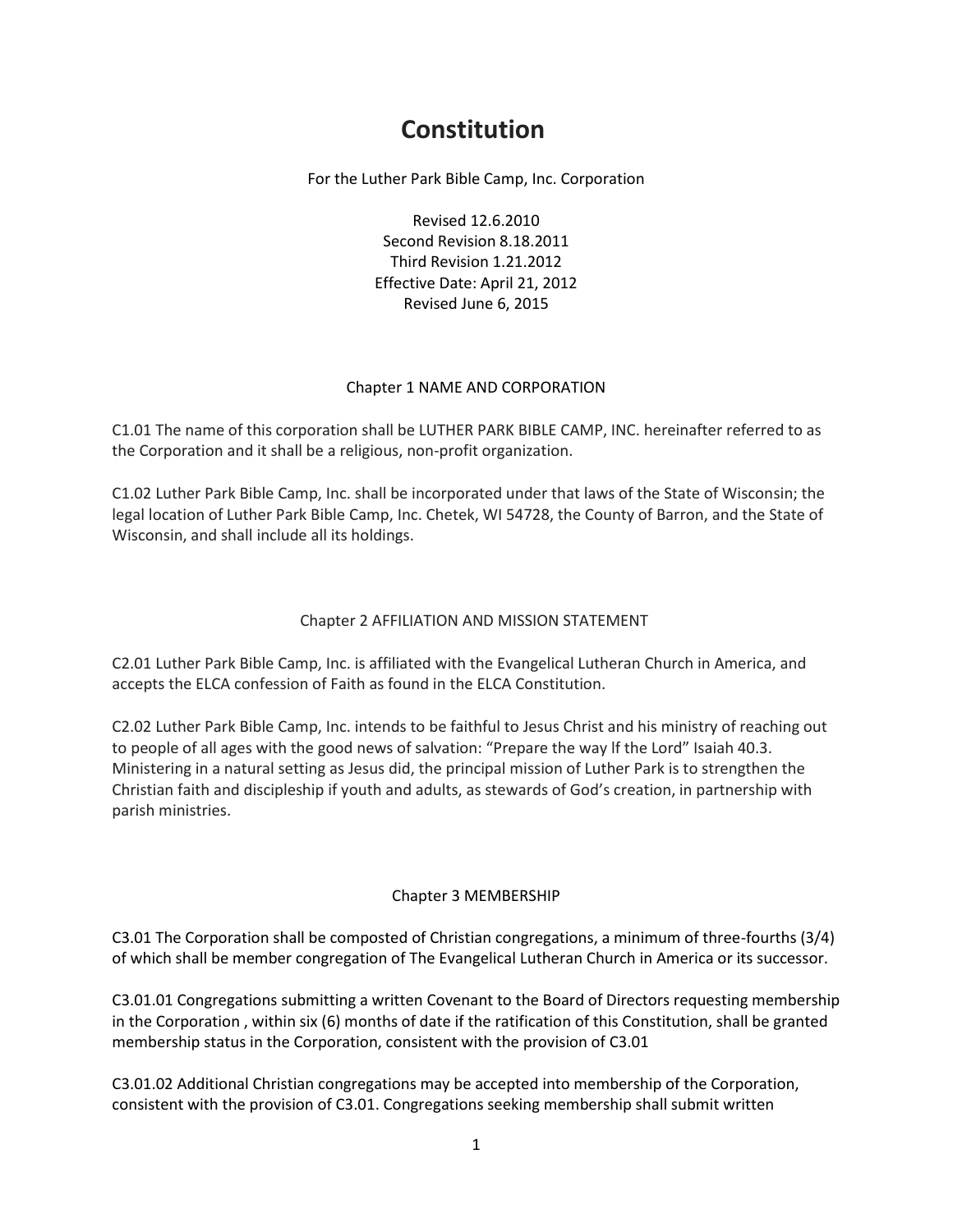Covenant to the Board of Directors, who will recommend appropriate action to the Annual Meeting. Approval of new member congregations shall receive a two-thirds (2/3) affirmative vote at said Annual Meeting.

C3.01.03 Member congregation approved within six (6) months of ratification of this Constitution, and all subsequent Annual Meeting of the Corporation, shall have the privilege of voice and vote at all the meeting of the Corporation.

C3.02 Membership of any member congregation of the Corporation may be terminated in the following ways"

- a) By a vote of the congregation, and receipt of written notice by the Board of Directors of the Corporation. Notice of such withdrawal shall be given to the Corporation at its next annual meeting; or
- b) By a two-thirds (2/3) vote of the Corporation at any Annual Meeting, or a special meeting called for that purpose. Notice of such termination shall be given to the congregation within 30 days by the Secretary of the Corporation.

### Chapter 4 BOARD OF DIRECTORS

C4.01 The business of the Corporation shall be transacted by the Board of Directors. Each director must be a voting member of a member congregation. Their manner of election or appointment shall be as provided in the by-laws adopted by the Corporation.

### Chapter 5 CAMP DIRECTOR

C5.01 The Board of Directors shall employ a Camp Director who will have responsibility for the daily operation of the Corporation. The Camp Director will be a member of the Board of Directors, with voice but not vote.

### Chapter 6 DISSOLUTION

C6.01 In the event of the dissolution of the Corporation, all of the remaining properties and assets of any kind and description owned by and belonging to said Corporation-shall be transferred and conveyed at a legally called special meeting by a two-thirds (2/3) majority vote of the delegates present, pursuant to applicable state and federal laws.

### Chapter 7 MEETINGS

C7.01 The Annual Meeting shall be set by the Board of Directors as soon as practical after the close of each fiscal year. Notice of the time and place of the Annual Meeting shall be postmarked and mailed to each member congregation no less than sixty (60) days prior to the meeting.

C7.02 A quorum of any meeting of the Corporation shall be ten percent (10%) of the eligible voting delegate from the member congregation. Eligible voting delegate are defined in the by-laws.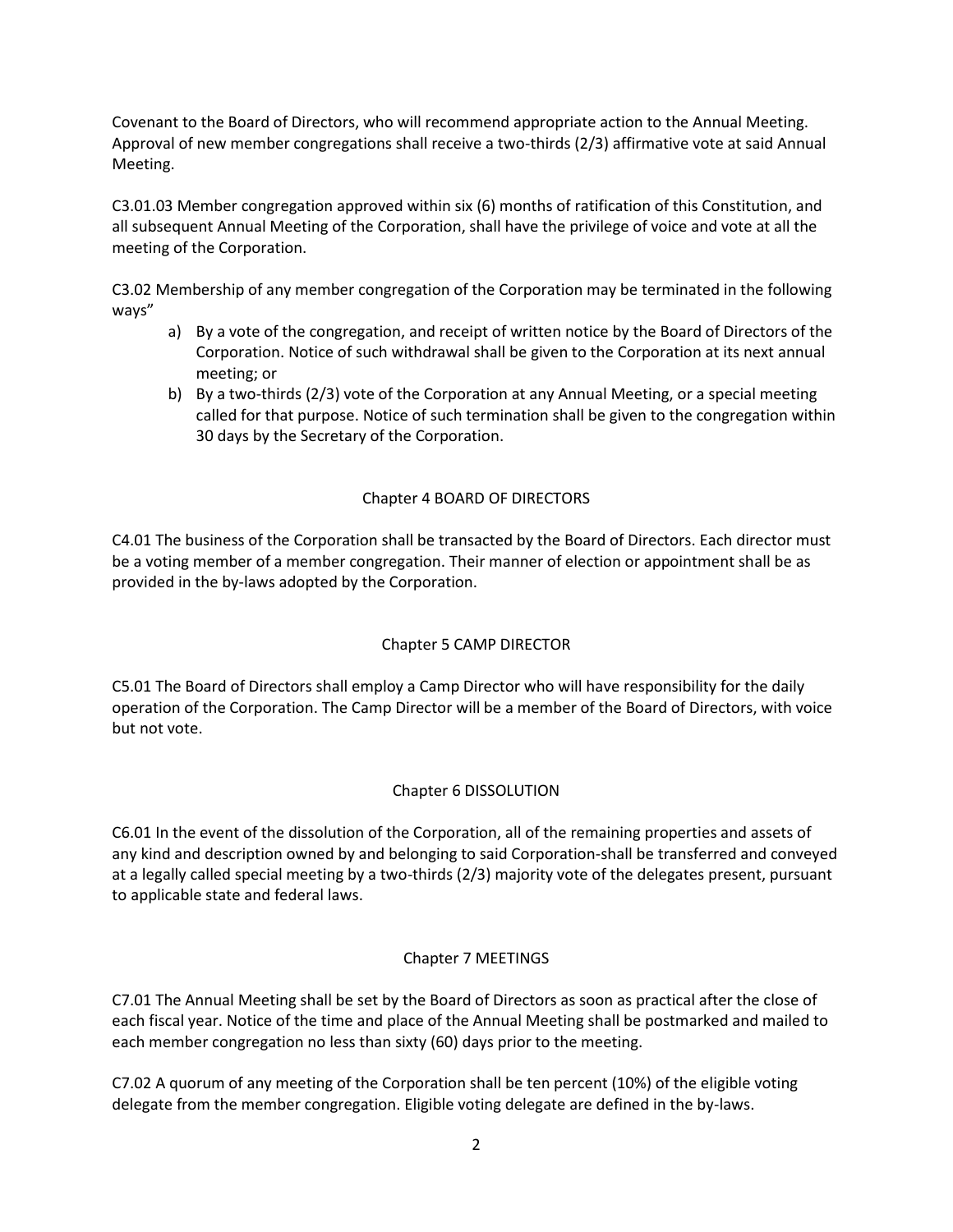C7.03 Special meeting may be called by the Board of Directors, by the Camp Director, or the Board President, and a notice shall be postmarked and mailed with the purpose of said meeting to each congregation that is a member of the Corporation no less than thirty (30) days prior to said meeting. The only business to be conducted at a special meeting is limited to the stated notice purpose of the special meeting.

C7.04 A special meeting of the Corporation shall be called at the written request of at least twenty five (25) member congregations, as specifies in the by-laws

C7.05 At all meetings of the Board of Directors, the Annual Meeting and any special meetings the President of the Board of Directors shall preside. In the absence of the President, or due to the President's inability to act, the Vice President shall preside. In the absence of the Vice President, or due to the Vice President's inability to act, the assembled body for that meeting may elect a Chair from the members present.

C7.06 Regular Board of Director's meetings shall be monthly unless deemed unnecessary by the Board.

C7.07 Special board meeting may be called by the President of the Board of Directors, by one-half (1/2) of the present board member, or by the Camp Director, giving at least three (3) day notice to each member. The notice shall state the place, time, and purpose of the meeting.

C7.08 A quorum at all board meetings shall be fifty percent (50%) of the membership, plus one, and shall be necessary to conduct business.

### Chapter 8 SALE OF PROPERTY

C8.01 The sale of any real estate which is owned by the Corporation must be approved by a two-thirds (2/3) vote of delegates attending either the Annual Meeting or special meeting called for that purpose and provided that the notice of a request for approval of such a sale shall be postmarked and mailed to each member congregation no less than sixty (60) days prior to the meeting at which it will be considered.

C8.02 Non-real estate property may be sold at the discretion of the Board of Directors

#### Chapter 9 AMENDING THE CONSTITUTION AND/OR BY-LAWS

C9.01 The constitution may be amended by a two-thirds (2/3) majority vote at any Annual Meeting or special meeting called for that purpose, provided that the proposed amendment has been presented in writing at a previous annual or special meeting called for that purpose no less than sixty days prior, have at that time received a two-thirds (2/3) majority vote.

C9.02 The by-laws may be amended by a two-thirds (2/3) majority vote at any Annual Meeting or special meeting called for that purpose. A by-law exception will be for the Luther Park Bible Camp, Inc. Endowment Fund. The procedure for amending the Endowment Fund Resolution is covered in Section IV (2) of the Endowment Fund resolution.